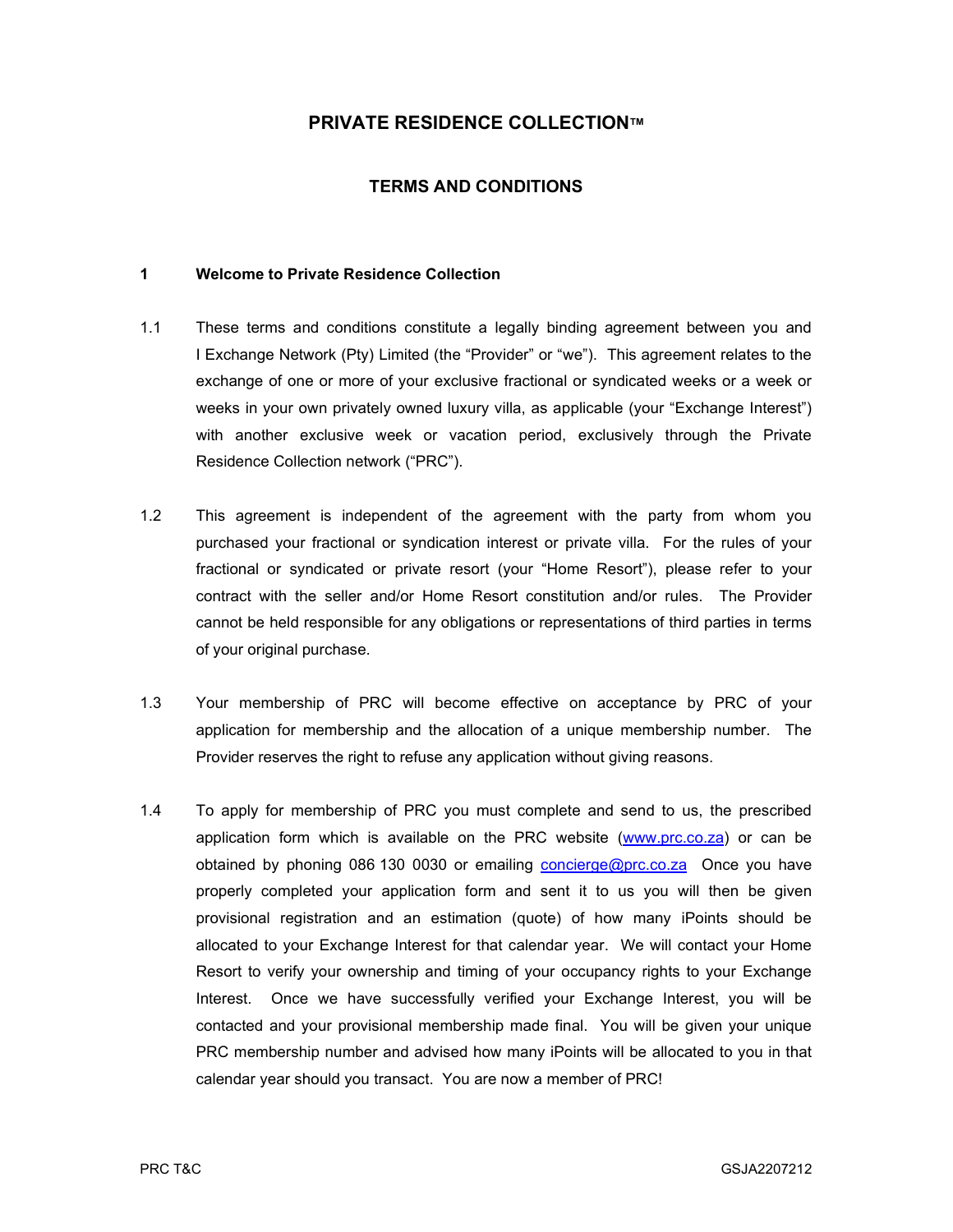- 1.5 You may not exchange more than 8 (eight) weeks per single membership application.
- 1.6 You may cancel your membership at any time by giving 30 (thirty) days written notice to the Provider: provided that should you have already banked your Exchange Interest (whether in respect of the current calendar year or for the following year), then you will still have to honour the banking and allow PRC the exclusive use of your Exchange Interest for the period banked. We may terminate your membership by giving you no less than 30 (thirty) day's notice: provided that we will honour any confirmed reservations you may have made before such notice. Any iPoints not used by you prior to cancellation will lapse.
- 1.7 You can choose to be a full support profile member of PRC, allowing you access to the PRC website as well as full access to the dedicated PRC call centre and technical support helpdesk. Or you can choose to be a web profile member only, in which case you will have full access to the PRC website and the IT technical helpdesk for website related queries, but no access to the dedicated PRC call centre. You may change your profile to suite your transacting preferences, either online or through the call centre. You will, however, have to remain on that profile for at least 3 (three) months before changing it again. The transaction fee for web profile members is lower than that of the full support profile members. To view the current transaction fees, please refer to the PRC website.

### 2 Transacting with PRC - Banking

- 2.1 You may transact on the PRC network as long as you are a member of PRC, your Exchange Interest is available for exclusive use by PRC and you are up to date with all monies which may be due to the Provider.
- 2.2 If you or your Home Resort, as the case may be, fails to maintain the standard of the resort and/or your private villa, then the Provider reserves the right to suspend or completely terminate your membership, return the use of your Exchange Interest to you, and you will lose the right to transact with PRC. The Provider will not be held responsible to you for any such loss nor will the Provider refund you any monies paid.
- 2.3 Your membership may also be suspended or terminated should you breach any of these terms and conditions, or you, or any guest taking occupation under you, behave in an abusive manner towards any Provider employee or agent, or staff or management of any affiliated resort into which you have made a booking.

.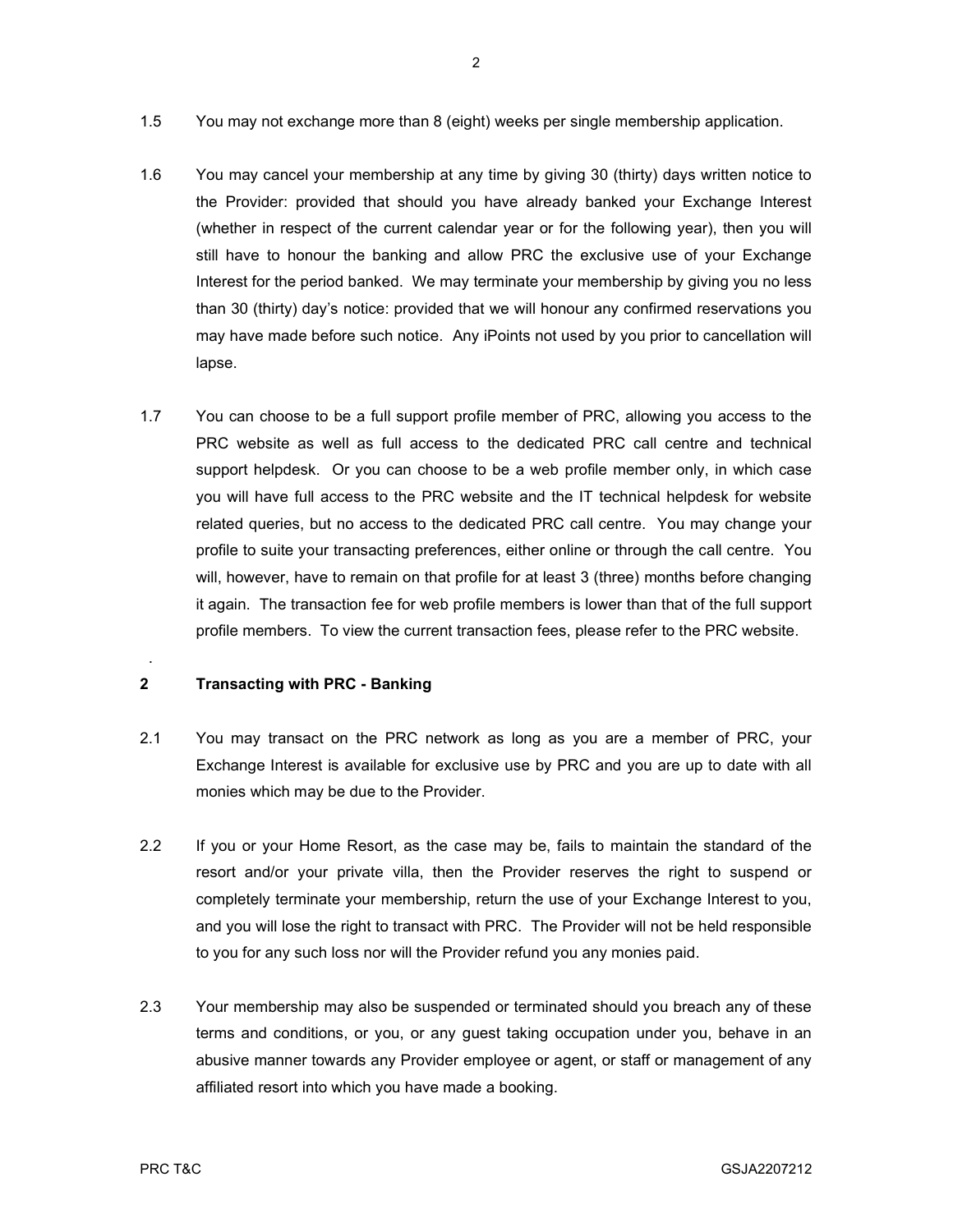- 2.4 Under no circumstances may you make a booking and then rent out the booking for commercial gain/purposes. Should you do so, your PRC membership will be immediately terminated, and your booking cancelled without refund of monies or the return of your exchanged Exchange Interest.
- 2.5 Membership of PRC is not transferable. Should you dispose of your Exchange Interest, then your membership will automatically terminate without a refund of any kind.
- 2.6 Transacting with PRC means banking (depositing) your Exchange Interest with PRC for a credit of an equal number of iPoints on the PRC network. Once you have banked your Exchange Interest, you relinquish all rights of use of that Exchange Interest to PRC for the period so banked. In the event of you then occupying, renting out or allowing any other person or exchange organisation to use your banked Exchange Interest and PRC is as a result not able to use it, then you will be liable to the Provider for the costs of renting an equivalent replacement vacation period.
- 2.7 The number of iPoints allocated to you for your Exchange Interest will depend on the location, size, standard, season of and member demand for your Exchange Interest. Please note that the number of iPoints allocated to your Exchange Interest may change from year to year depending on changes in the above criteria. You can check how many iPoints you have at any time by viewing your iPoints account on the PRC website, or if you are a full support profile member, phoning the dedicated PRC call centre.
- 2.8 You can bank your Exchange Interest by either going online or, if you are a full support profile member, phoning the PRC dedicated call centre. You will be given a provisional quote for your banking and advised how many iPoints should be allocated to your Exchange Interest. We will contact your Home Resort to verify your Exchange Interest and whether it is available for exclusive use by PRC. We will thereafter contact you and advise whether your banking was successful or whether there are any issues raised by your Home Resort (for example, levies outstanding or your Exchange Interest cannot be used exclusively by PRC). Should no issues have been raised or you are able to resolve any outstanding issues, your banking will be made final and you will be allocated your iPoints. Should you not be able or willing to resolve the outstanding issues with your Home Resort within 2 (two) working days, then your provisional banking will lapse.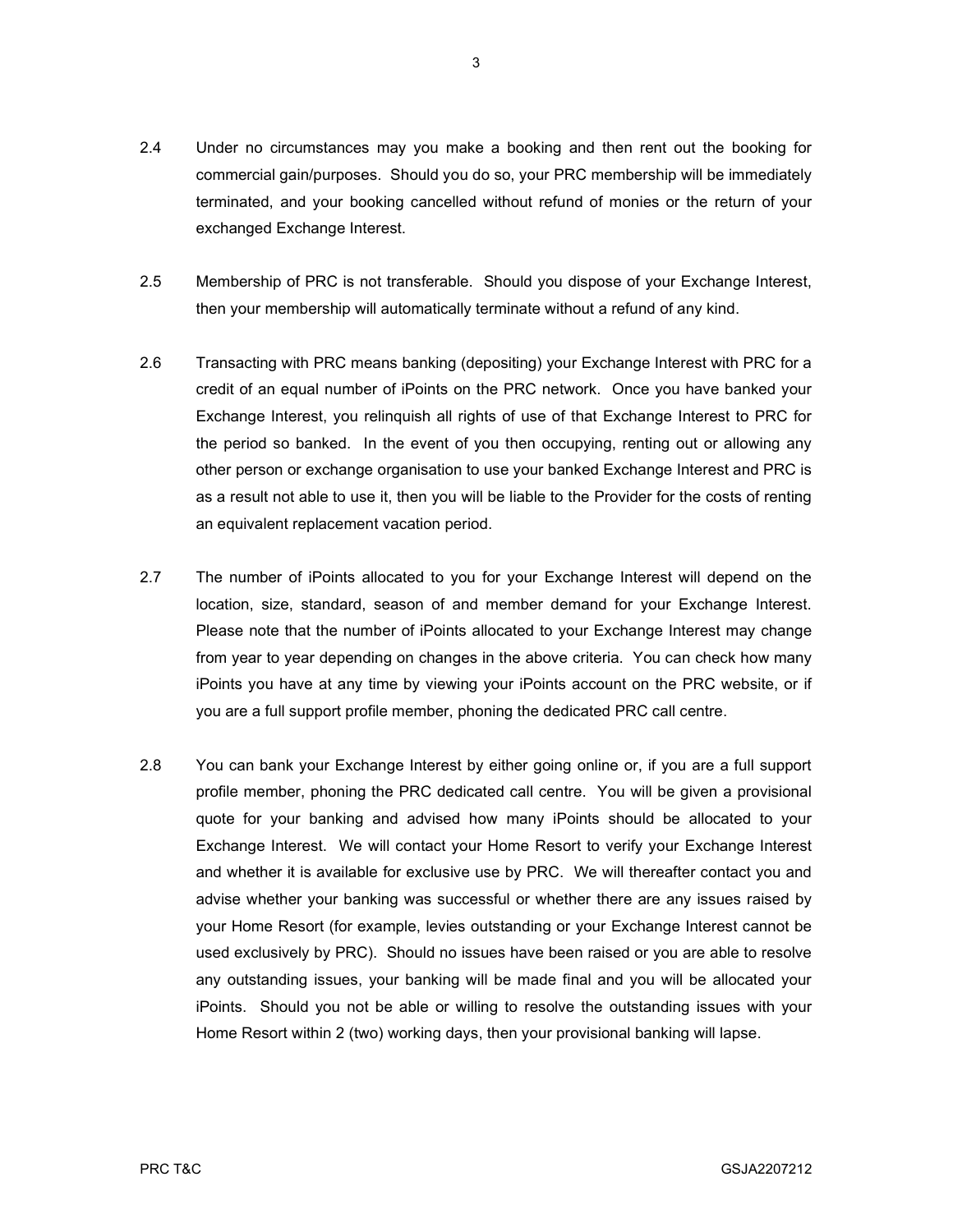- 2.9 Should you wish to make a booking at the same time as you bank your Exchange Interest, then any booking made will be provisional, depending on whether the banking of you Exchange Interest is made final in terms of the above. You will not be able, however, to make a same time booking of an Exchange Interest week which has less than 30 (thirty) days to occupation. Should your banking not be made final, your booking will not be confirmed.
- 2.10 When you bank your Exchange Interest with us, you warrant that you are legally entitled to do so without any restriction on the use of the Exchange Interest for the period banked. You will only be credited iPoints on banking if the use of your Exchange Interest may be ceded to PRC and is capable of being timeously used (eg your levies are up to date and the accommodation will be habitable on the proposed date of occupation).
- 2.11 If your Exchange Interest is a flexi week (not a fixed week) and you have not set the week prior to banking it with us, then you consent to us setting the week on your behalf (subject to your resort so permitting) and allocating your iPoints based on the set week.
- 2.12 Once you have banked your Exchange Interest and received your iPoint credit, PRC will have the sole and exclusive right to your Exchange Interest for the applicable period and may, at its sole discretion, use it for bookings, exchanges, rental, inspection visits or marketing and promotional purposes.
- 2.13 Your iPoints will be valid for 36 calendar months from when you first received the credit, after which any unused iPoints will lapse: provided that any iPoints to your credit will automatically lapse at the end of your membership term regardless of when banked. You should therefore use all your Points and go on holiday prior to the end of your membership term.

## 3 Transacting with PRC – Bookings

3.1 PRC relies for its available accommodation on its participating members banking their own Exchange Interests. Consequently, we cannot guarantee that your first choice destination, unit size and holiday period will always be available. We will try to provide as wide a choice of destinations and holiday periods so as to provide you with reasonable alternatives.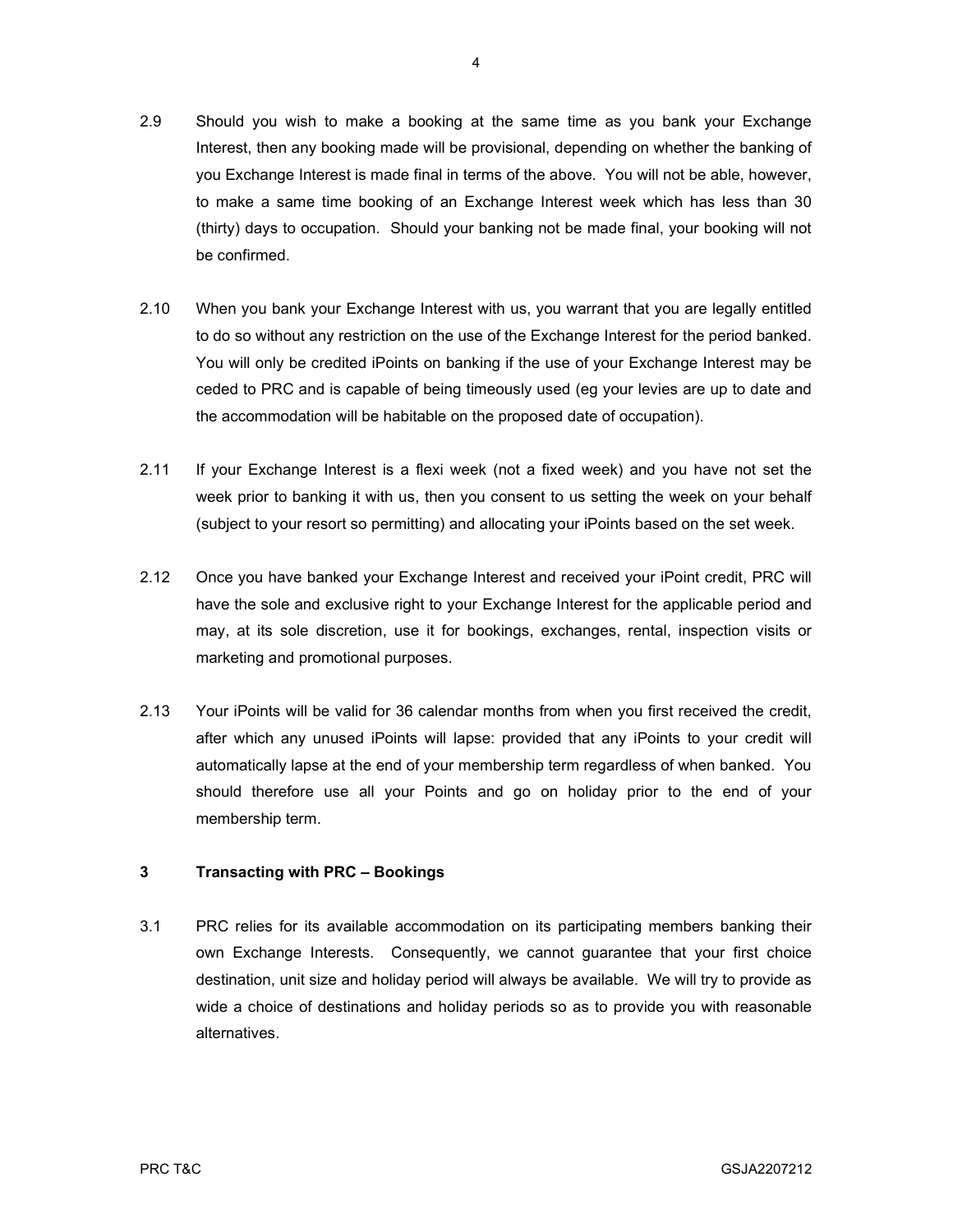- 3.2 You can make a booking either by contacting the PRC central reservation office on the published telephone number (if you are a full support profile member) or online www.prc.co.za We may require from you to provide a password or personal details so as to verify and confirm your membership.
- 3.3 To make a holiday booking you will require an iPoint credit of no less than the iPoints value of the booking you wish to make. You can use iPoints still valid from previous banking, or if available, you can bank your Exchange Interest at the same time as making your booking request, subject to the banking rules above.
- 3.4 You will have 2 (two) working days from the day on which you make the booking request to pay the prescribed exchange fee. Should you fail to make the necessary payment, then your provisional booking will lapse. We will contact you within 2 (two) working days to confirm your booking.
- 3.5 A confirmed booking may only be used by you personally. Should you wish for a family member or friend to use the booking, then you must request a guest certificate. A fee may be payable for a guest certificate. The confirmed booking letter or guest certificate must be presented at the resort/holiday home when checking in, and only the person named on the booking confirmation letter or guest certificate (and their immediate party) will be entitled to take occupation. You may not misuse, sell, or in any other way seek commercial benefit from, a guest certificate.
- 3.6 You are solely responsible for all acts and omission by those taking occupation with you as well as any guests to whom you have issued a guest certificate.
- 3.7 Should you wish to cancel a confirmed booking for any reason prior to or during occupation, then you will, by way of a cancellation fee, forfeit portion or all of your exchange fee as well as the iPoints you used to make the confirmed booking, depending on how close to occupation you cancel. You are therefore encouraged, prior to cancelling any confirmed booking, to always view the current forfeiture policy online, or if you are a full support profile member, to contact the dedicated PRC call centre. For any unforeseen circumstances we recommend that you take out Premium Holiday Cover.
- 3.8 All bookings, whether local or international (please see below), confirm the right to use and occupy the accommodation booked for the period booked and does not include any costs relating to travel and transport, food, entertainment or the like.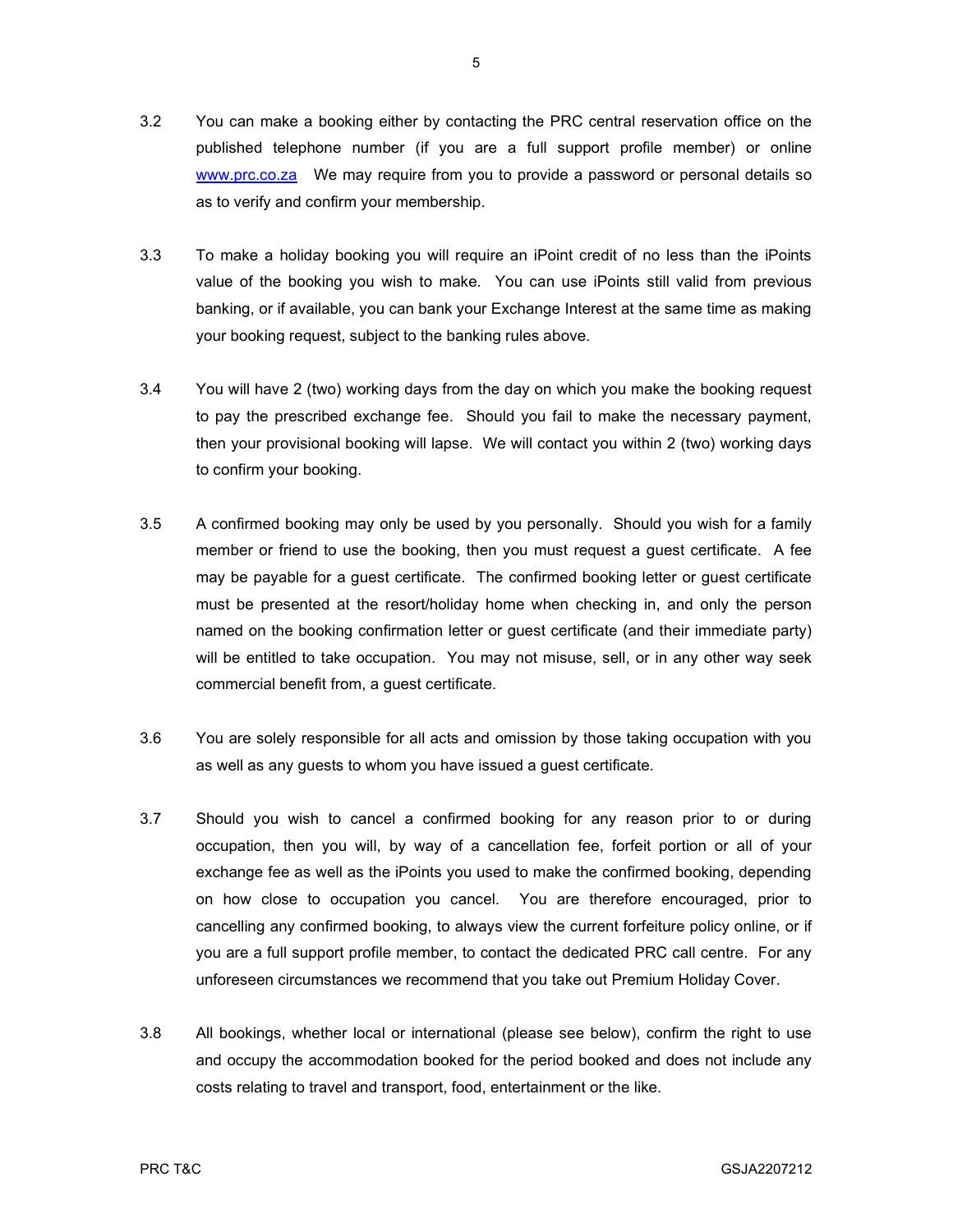#### 4 Local bookings

 The prescribed local exchange fee is payable for each confirmed booking into local Exchange Interest.

### 5 International bookings

- 5.1 The prescribed international exchange fee is payable for each confirmed booking into international Exchange Interest.
- 5.2 Some international resorts may require you to pay additional fees and charges. It is recommended that you enquire as to what additional fees and charges may be levied by the particular resort. The Provider accepts no responsibility for any such fees and charges.
- 5.3 You should make sure that you have made all necessary arrangements regarding your international travel, including passport, visa and foreign exchange arrangements as well as transfer to and from the international resort itself.

#### 6 Affiliated resorts and private villas

- 6.1 Your Exchange Interest comprises the exclusive right of use of holiday accommodation, for a defined period/s during the year, in your luxury chalet or villa in resort affiliated or accredited to PRC (your "Home Resort"). There are a number of resorts participating in the PRC network, including your Home Resort. (the "participating resorts").
- 6.2 You are solely responsible for all levies, charges and fees of, and obligations to your Home Resort.
- 6.3 Although the Provider takes great care to verify and update resort information, we have to rely on details provided by participating resorts. Information on participating resorts that we publish is to the best of our knowledge and belief correct and current. Services, facilities and amenities provided by the participating resorts may be changed or withdrawn at the sole discretion of the resort management and consequently we cannot be held responsible should the information about a participating resort be incorrect at any time.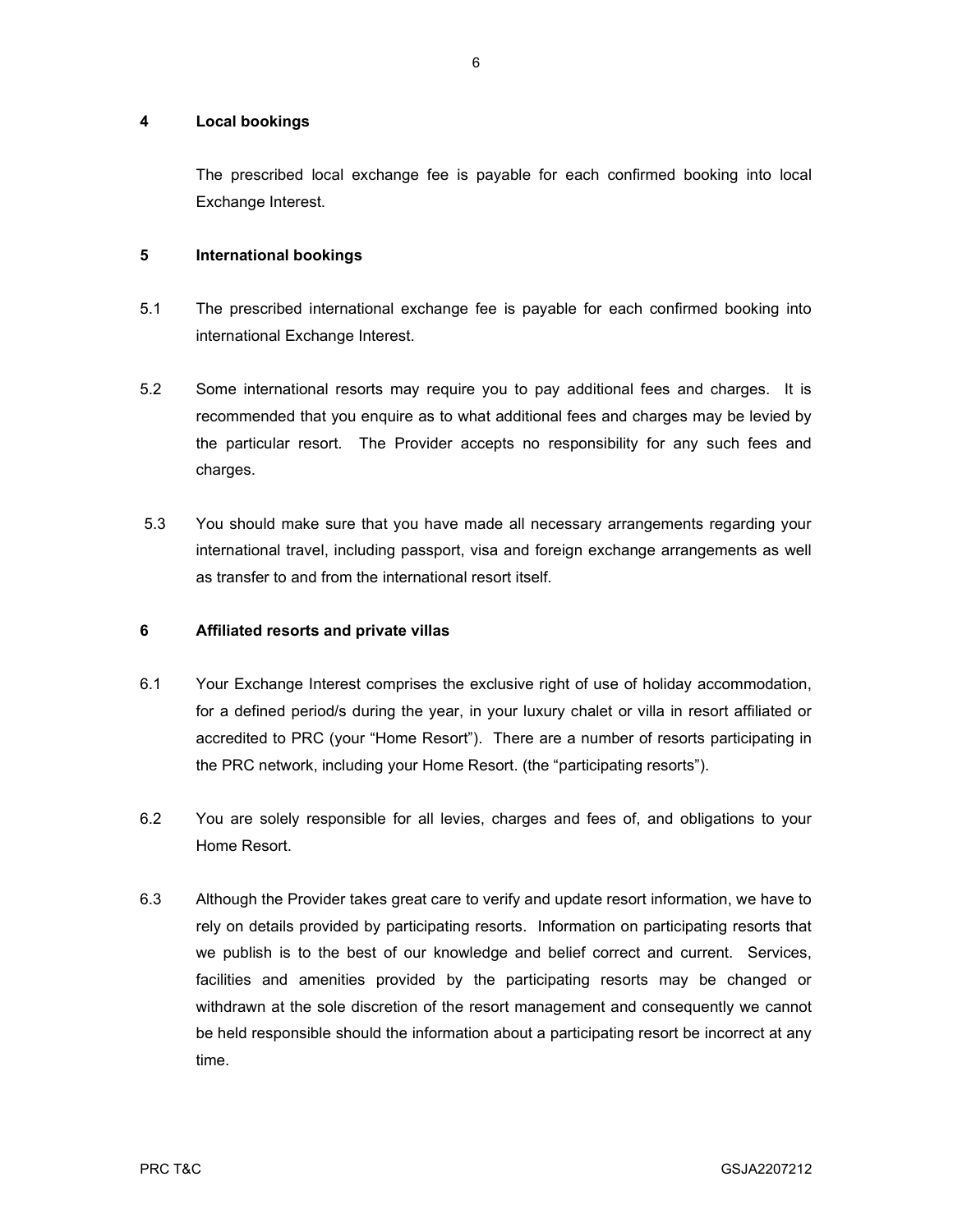- 6.4 You and those checking in with you, or your guests, are subject to the rules of your chosen resort, including but not limited to rules relating to maximum occupancy, additional fees, abusive behaviour, late arrival and early departure (you must notify the participating resort yourself), and pets. Should you be refused occupation because of any breach of these rules, then you will have no claim against the Provider for any iPoints you may have lost because of it, refund of any exchange fee, nor the return of your Exchange Interest. It is important that you read the booking confirmation letter and confirm the rules with the resort.
- 6.5 In the event of the unit that appears on your PRC confirmation letter not being available at the time of you checking in due to overbooking, then the Provider reserves the right to cancel the booking and offer you an equivalent alternative booking. If no equivalent booking is available, then the Provider may either hold over your exchange fee, and the iPoints you used for the booking, as a credit on a future booking, or may refund you in full.
- 6.6 In the event of the unit that appears on your PRC confirmation letter not being available at the time of you checking in for any other reason whatsoever for which the Provider is not at fault, the resort will provide you with an equivalent alternative unit and you will have no claim against the Provider. We recommend that you confirm your booking with the resort prior to you travelling. For any unforeseen circumstances we recommend that you take out Premium Holiday Cover.
- 6.7 The Provider does not directly develop, own or manage any of the participating resorts and consequently cannot be held responsible for the condition of or services at any participating resort. In particular, should you refuse to take up or cut short occupation because of the condition of or services at the participating resort, the Provider will not be held responsible for any loss you may suffer as a result thereof. Any complaints about the condition or services at any participating resort should be reported directly to the management of the participating resort. Should you not get satisfactory attention from the participating resort, please contact our member services help desk as soon as possible. Your comments will assist us in monitoring the participating resorts for the benefit of all PRC members.
- 6.8 The Provider accepts no liability whatsoever for any injury, death, loss, damage or expense suffered by you, your guests or anyone else taking occupation with you, arising from any act of God, theft, strike, fire or the acts or omissions on any other person.